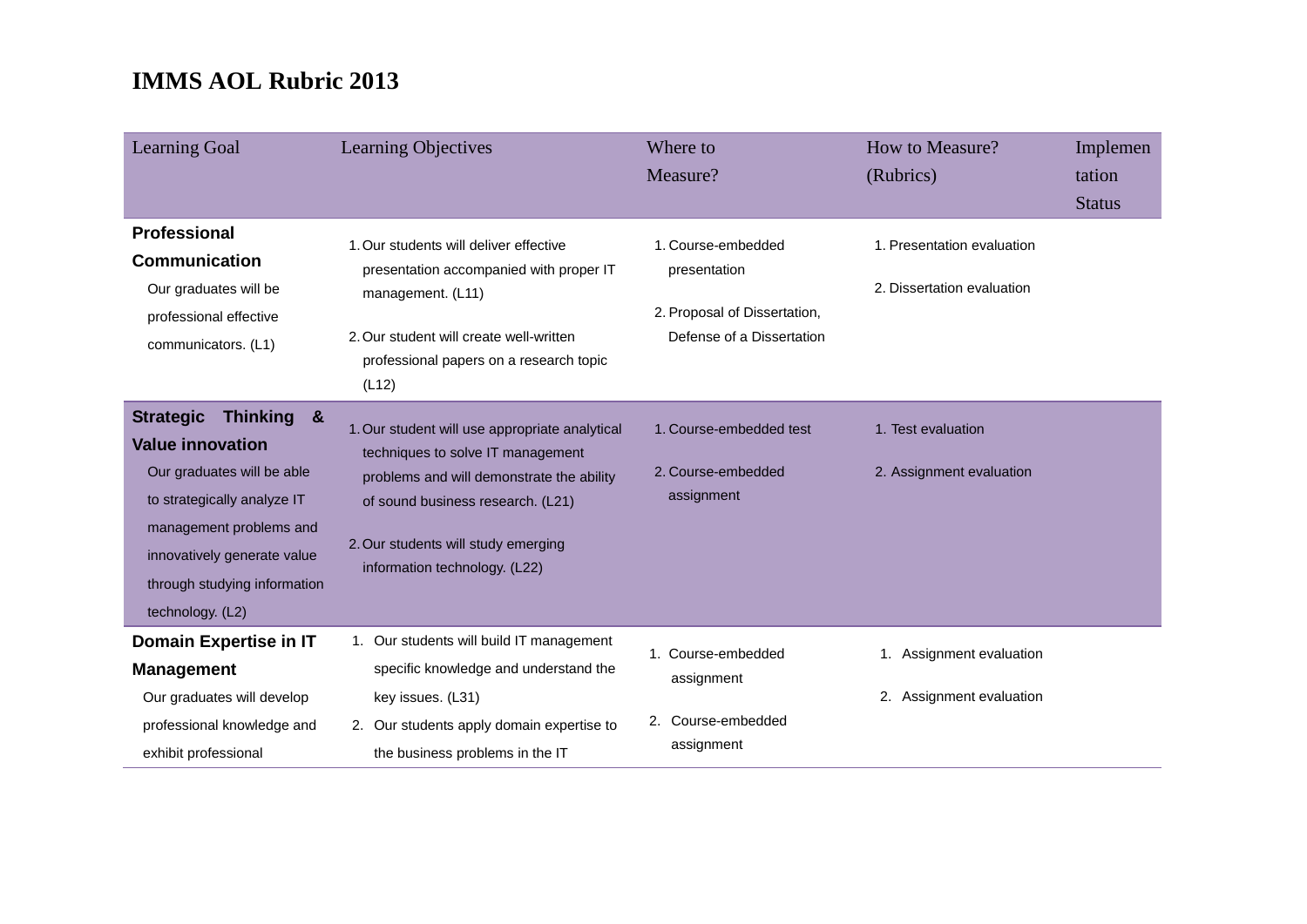| competencies in IT             | management. (L32)                         |                              |                             |
|--------------------------------|-------------------------------------------|------------------------------|-----------------------------|
| management. (L3)               |                                           |                              |                             |
| <b>Analytical and Creative</b> | 1. Our student will identify and diagnose | 1. Course-embedded           | 1. Assignment evaluation    |
| <b>Thinking</b>                | management/research problems. (L41)       | assignment                   |                             |
| Our graduates will be          |                                           |                              |                             |
| capable researchers. (L4)      | 2. Our students will engage in management |                              |                             |
|                                | research and present the findings of such | 2. Proposal of Dissertation, | 2. Dissertation evaluation. |
|                                | research effectively. (L42)               | Defense of Dissertation      |                             |
|                                |                                           |                              |                             |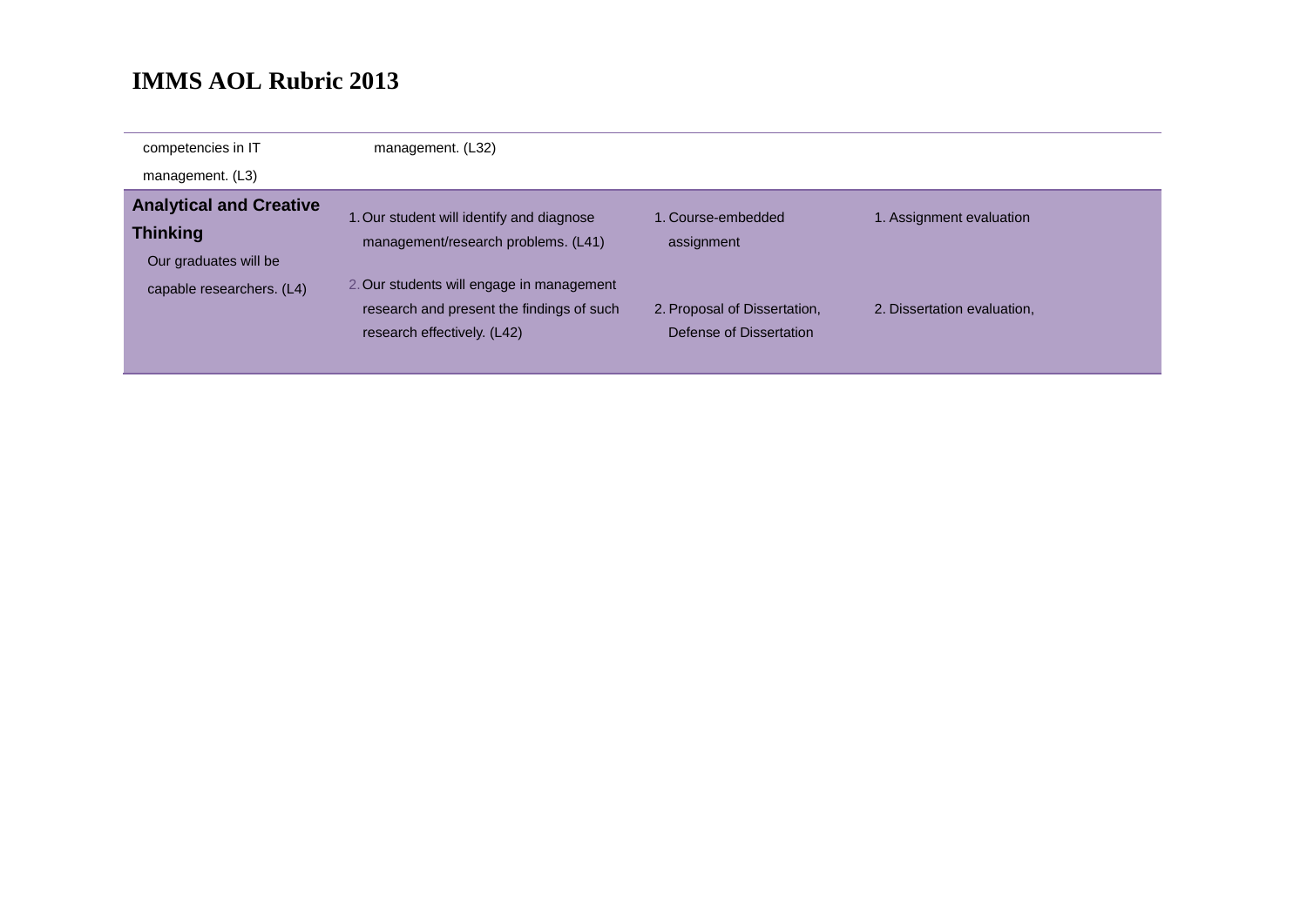## **Rubrics to assess achievements of learning objectives**

#### **L1: Professional Communication: Our graduates will be professional effective communicators.**

### **L11: Our students will deliver effective presentation accompanied with proper IT management**

|                           | Performance Levels                          |                                            |                                              |  |
|---------------------------|---------------------------------------------|--------------------------------------------|----------------------------------------------|--|
| <b>Traits</b>             | 1 (Fails to Meet Expectations)              | 2 (Meets Expectations)                     | 3 (Exceeds Expectations)                     |  |
| 1. Organization           | No opening statement or irrelevant          | Has opening statement relevant to topic,   | Has a clear opening statement that catches   |  |
|                           | statement; Loses focus more than once;      | and gives outline of speech; mostly        | audience's interest and gives overview;      |  |
|                           | does not manage time effectively.           | organized with some transitions; allows    | stays focused throughout. Has transition     |  |
|                           |                                             | enough time to deliver speech, although it | statement, ties sections together; effective |  |
|                           |                                             | could have been better edited              | time management.                             |  |
| 2. Quality of slides      | Sloppy and/or unprofessional; may be        | Readable, professional, appropriate        | Readable, professional, imaginative and/or   |  |
|                           | difficult to read; many slides are          | number                                     | high quality (without being a distraction).  |  |
|                           | superfluous.                                |                                            |                                              |  |
| 3. Voice quality and pace | Demonstrates one or more of the             | Can easily understand; appropriate pace    | Excellent delivery; conversational,          |  |
|                           | following: mumbling, too soft, too loud,    | and volume; delivery is mostly clear and   | modulates voice, projects enthusiasm,        |  |
|                           | too fast, too slow, "umms."                 | natural                                    | interest, confidence.                        |  |
| 4. Mannerisms             | Demonstrates one or more distracting        | No distracting mannerisms. Decent          | Uses body language effectively (and          |  |
|                           | mannerisms, which may include bad           | posture.                                   | naturally) to maintain audience's interest   |  |
|                           | posture, shifting feet, etc.                |                                            |                                              |  |
| 5. Professionalism        | Makes excuses for the presentation; word    | Treats audience profession-ally, word      | Treats audience professionally; confident,   |  |
|                           | choice is not appropriate for audience;     | choice is acceptable (does not use slang); | shows command of topic                       |  |
|                           | inappropriately informal, does not stay "in | keeps nervousness under control            |                                              |  |
|                           | role."                                      |                                            |                                              |  |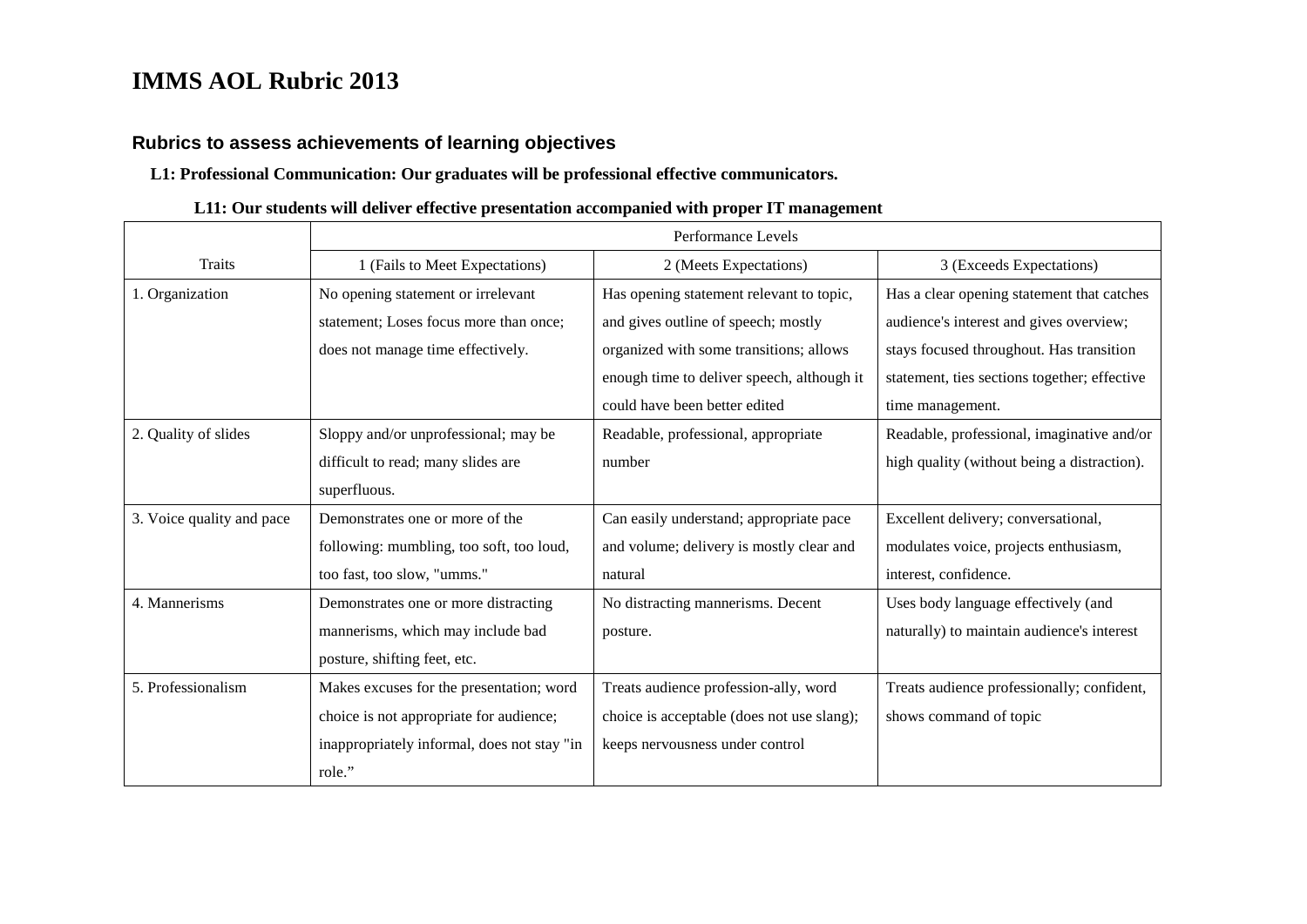| 6. Use of media/rapport | Relies heavily on slides or notes; makes    | Looks at slides to keep on track with       | Slides are used effortlessly to enhance  |
|-------------------------|---------------------------------------------|---------------------------------------------|------------------------------------------|
| with audience           | little eye contact; inappropriate number of | presentation; appropriate number of slides; | speech; speech could be effectively      |
|                         | slides (too many or too few).               | maintains eye contact most of the time.     | delivered without them; perfect eye      |
|                         |                                             |                                             | contact.                                 |
| 7. Ability to answer    | Cannot address basic questions.             | Can address most questions with correct     | Answers all questions with relevant,     |
| questions.              |                                             | information                                 | correct information; speaks confidently. |

## **L12. Our student will create well-written professional papers on a research topic.**

|                           | Performance Levels                 |                                          |                                            |
|---------------------------|------------------------------------|------------------------------------------|--------------------------------------------|
| <b>Traits</b>             | 1 (Fails to Meet Expectations)     | 2 (Meets Expectations)                   | 3 (Exceeds Expectations)                   |
| 1. Logic and Organization | Does not develop ideas cogently    | · Develops unified and coherent ideas    | Develops ideas cogently, organizes them    |
|                           | Uneven and ineffective overall     | within paragraphs with generally         | logically with paragraphs and connects     |
|                           | organization                       | adequate transitions                     | them with effective transitions            |
|                           | Weak logical flow                  | Clear overall organization relating most | Clear, effective introduction and          |
|                           | Unclear or missing introduction or | ideas together, but some ideas seem      | conclusion.                                |
|                           | conclusion.                        | illogical and/or unrelated               | Provides clear organization scheme to      |
|                           | Few headings or paragraph breaks   | · Adequate introduction and conclusion   | guide reader through logic of analysis     |
|                           | Weak or unfocused thesis statement | Provides organized analysis that         | Hooks reader with clever/insightful        |
|                           |                                    | generally maintains focus                | opener to clearly identify research issues |
|                           |                                    | Opens with clear statement of research   |                                            |
|                           |                                    | problems/issues                          |                                            |
| 2. Language               | Employs words that are unclear or  | Word forms are correct                   | Employs words with fluency                 |
|                           | inappropriate                      | Uses some academic terms                 | Develops concise standard                  |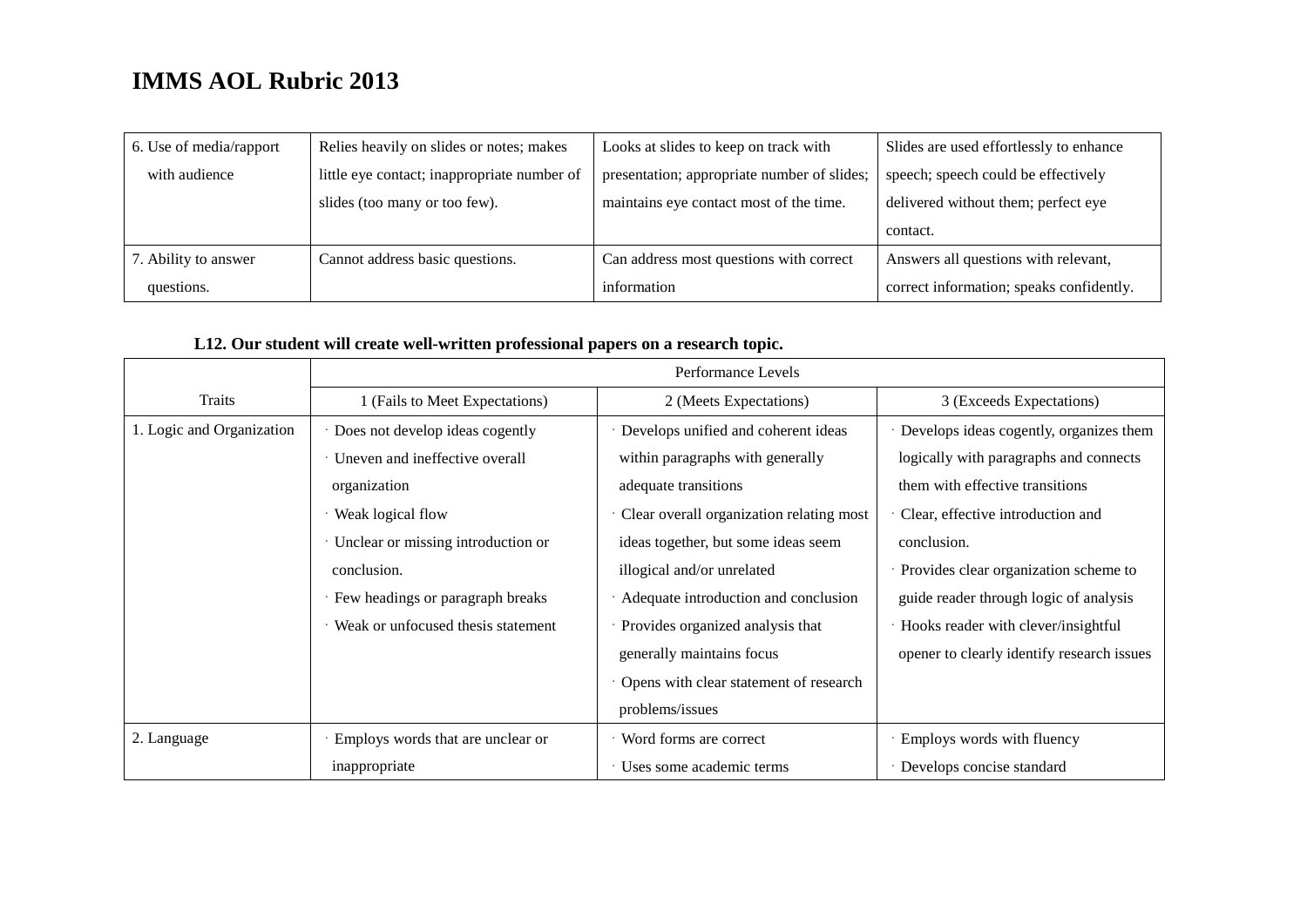|                         | Sentence and structures problems.        | Sentence structure is quite effective      | English/Korean sentences                   |
|-------------------------|------------------------------------------|--------------------------------------------|--------------------------------------------|
|                         | Errors are seriously distracting         | Presence of a few errors is not            | Uses many academic terms                   |
|                         |                                          | distracting.                               | appropriately                              |
| 3. Spelling and Grammar | Writing contains numerous errors in      | · While there may be minor errors, the     | · The writing is essentially error-free in |
|                         | spelling and grammar which interfere     | writing follows normal conventions of      | terms of spelling and grammar              |
|                         | with comprehension.                      | spelling and grammar throughout, and       | · The writing is carefully proofread       |
|                         | · Was not even briefly edited            | has been proofread                         | · Uses correct spelling throughout and     |
|                         | Uses many misspelled words and shows     | · Has spell-checked, but may miss a typo   | demonstrates strong vocabulary skills      |
|                         | only elementary vocabulary feel          | of use an inappropriate word/term          |                                            |
| 4. Development of Ideas | · Most ideas unsupported, confusion      | Supports most ideas with effective         | Explores ideas thoroughly supports         |
|                         | between personal opinion and evidence    | examples references, and details           | points fully using a balance of subjective |
|                         | Includes much information that is not    | · Minor support for ideas is inconsistent, | and objective evidence, reasons            |
|                         | relevant.                                | reasoning unclear.                         | effectively making useful distinctions     |
| 5. Purpose and          | The purpose and focus of the writing are | · The writer has made adequate             | · The writer's decision about focus,       |
| Audience                | not clear to the reader                  | decisions about focus, organization,       | organization, style and content fully      |
|                         | · Never addresses the right audience.    | style, and content so as to achieve the    | elucidate the purpose and keep the         |
|                         |                                          | purpose of the writing                     | purpose at the center of the piece         |
|                         |                                          | Address the right audience more than       | Always addresses the right audience.       |
|                         |                                          | once                                       |                                            |
| 6. Format               | · Not in memo format                     | · Uses correct format with minor error     | Correct format.                            |
|                         | · No or sloppy exhibits.                 | · Appropriate, titled exhibits             | Seamless references.                       |
|                         | Does not refer to exhibits               | · Refers to exhibits in body of paper      | · Uses bullets where appropriate to make   |
|                         |                                          | · Looks professional (fonts, etc.).        | good use of space                          |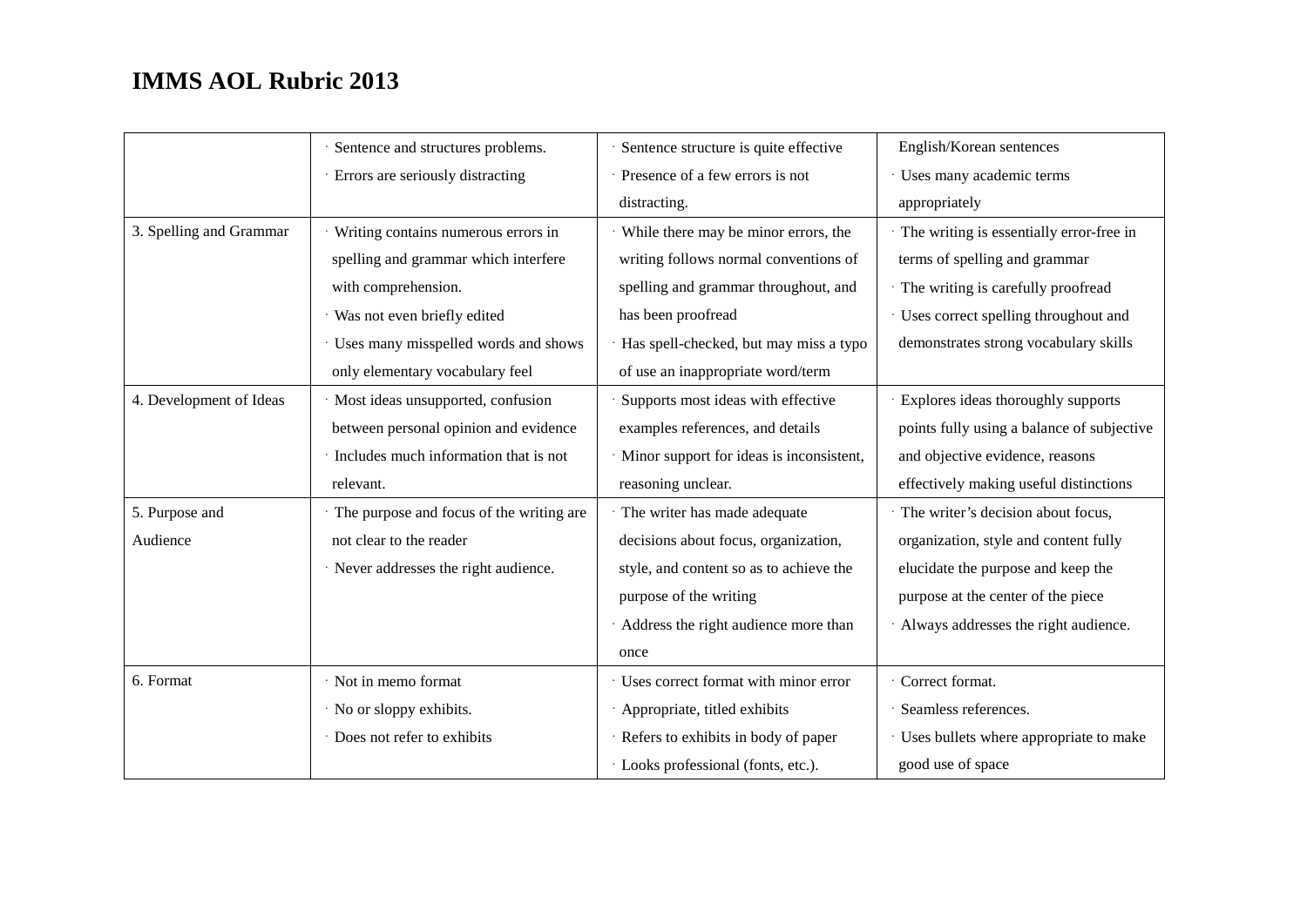|  | tive exhibits:                                     |
|--|----------------------------------------------------|
|  | ofessional looking<br>erne.<br>$1$ iteration.<br>. |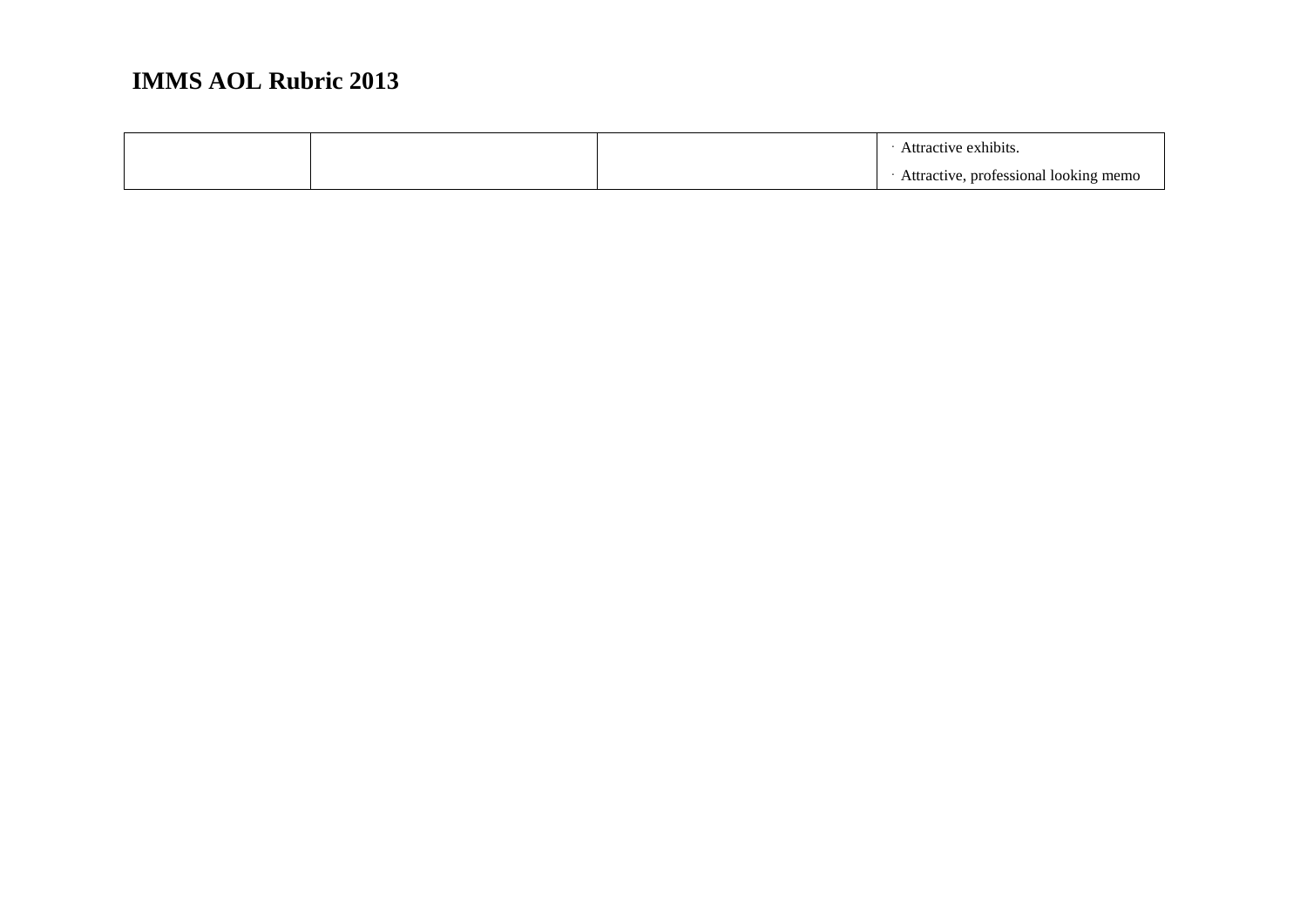**L2. Strategic Thinking & Value Innovation: Our graduates will be able to strategically analyze IT management problems and innovatively generate value through studying information technology.** 

**L21. Our student will use appropriate analytical techniques to solve IT management problems and will demonstrate the ability of sound business research.**

|                               | Performance Levels                     |                                            |                                              |
|-------------------------------|----------------------------------------|--------------------------------------------|----------------------------------------------|
| <b>Traits</b>                 | 1 (Fails to Meet Expectations)         | 2 (Meets Expectations)                     | 3 (Exceeds Expectations)                     |
| 1. Factual knowledge          | Shows little knowledge of problem      | Shows solid understanding of problem       | Shows through grasp of problem facts and     |
|                               | facts, makes factual mistakes          | facts                                      | offers additional factual knowledge about    |
|                               |                                        |                                            | company or industry                          |
| 2. Application of strategic   | Misuses strategic analysis tools,      | Appropriately strategic analysis tools,    | Shows strong understanding and               |
| analytical Tools              | concepts, and techniques               | concepts, and techniques                   | application of strategic analysis tools,     |
|                               |                                        |                                            | concepts, and techniques                     |
| 3. Application of financial   | Fails to incorporate financials into   | Shows knowledge of ratios and trend        | Applies ratios and trend analysis to         |
| analysis                      | problem analysis or shows only limited | analysis; demonstrates understanding of    | develop sound judgments about company        |
|                               | attempts to understand financials      | firm's financial standing                  | situation and prospects; presents financial  |
|                               |                                        |                                            | analysis professionally                      |
| 4. Identification of          | Neglects to identify issues; recounts  | Clearly identifies the key issues in the   | Develops a well-integrated statement of      |
| problems/issues               | facts of problem with little analysis  | problem and demonstrates understanding     | the complex issues of the problem and        |
|                               |                                        | of company's decision situation            | demonstrates understanding of situation      |
| 5. Generation of alternatives | Identifies weak or infeasible.         | Generates 2 or 3 feasible alternatives for | Develops 2 or 3 insightful alternatives for  |
|                               | alternatives with little attention to  | resolving the key issues of the problem    | resolving the issues; offers specificity and |
|                               | issues                                 |                                            | originality                                  |
| 6. Recommendations            | Offers weak recommendations or pays    | Provides well-reasoned recommendations     | Integrates alternatives into a well-         |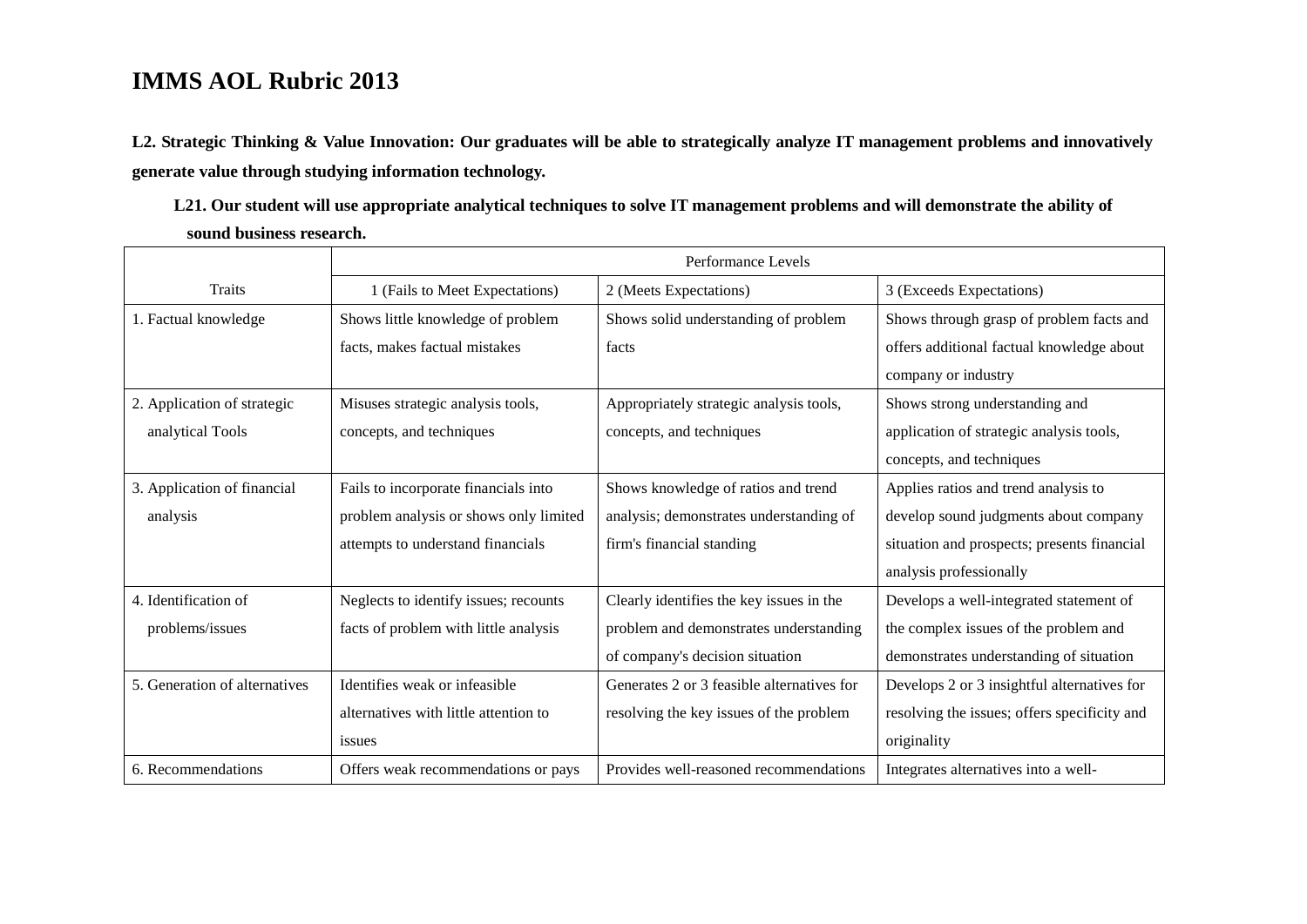|                      | little attention to addressing issues | that follow from the preceding analysis  | developed action plan; offers specificity, |
|----------------------|---------------------------------------|------------------------------------------|--------------------------------------------|
|                      |                                       | and clearly address issues; no surprises | priorities, and sequencing of actions      |
| 7. Business research | Shows little attention to presenting  | Provides good arguments backed up with   | Provides strong rationale and convincing   |
|                      | sound arguments or backing up ideas   | factual knowledge, analysis, and         | arguments throughout; demonstrates sound   |
|                      | with analysis; offers "I think"       | persuasive rationale                     | business research                          |
|                      | statements                            |                                          |                                            |

### **L22. Our students will study emerging information technology.**

|                             | Performance Levels                     |                                           |                                            |
|-----------------------------|----------------------------------------|-------------------------------------------|--------------------------------------------|
| Traits                      | 1 (Fails to Meet Expectations)         | 2 (Meets Expectations)                    | 3 (Exceeds Expectations)                   |
| 1. Consideration            | Deals only with a single perspective   | Begins to relate alternative views from   | Addresses perspectives noted previously,   |
|                             | and fails to discuss possible emerging | emerging technology to qualify analysis.  | and additional diverse perspectives        |
|                             | technology.                            |                                           | emerging technology to qualify analysis.   |
| 2. Management principle     | Lacks understanding of basic           | Shows clear comprehension of basic        | Integrates and applies basic management    |
|                             | management principles and strategic    | management principles and strategic       | principles and strategic thinking approach |
|                             | thinking approach.                     | thinking approach.                        | including emerging technology.             |
| 3. Intellectual sensitivity | Does not yet demonstrate intellectual  | Somewhat demonstrates intellectual        | Demonstrates a high degree of intellectual |
|                             | acuity, imagination, and sensitivity.  | acuity, imagination, and sensitivity.     | acuity, imagination, and sensitivity.      |
| 4. Horizontal synthesis     | Does not yet integrate emerging        | Partially integrates emerging technology  | Successfully integrates emerging           |
|                             | technology skills and knowledge.       | skills and knowledge.                     | technology skills and knowledge.           |
| 5. Vertical synthesis       | Does not yet demonstrate awareness of  | Demonstrates some awareness of inter-     | Clearly demonstrates an awareness of       |
|                             | inter-relationships among self, the    | relationships among self, the technology, | inter-relationships among self, the        |
|                             | technology, business, and society.     | business, and society.                    | technology, business, and society.         |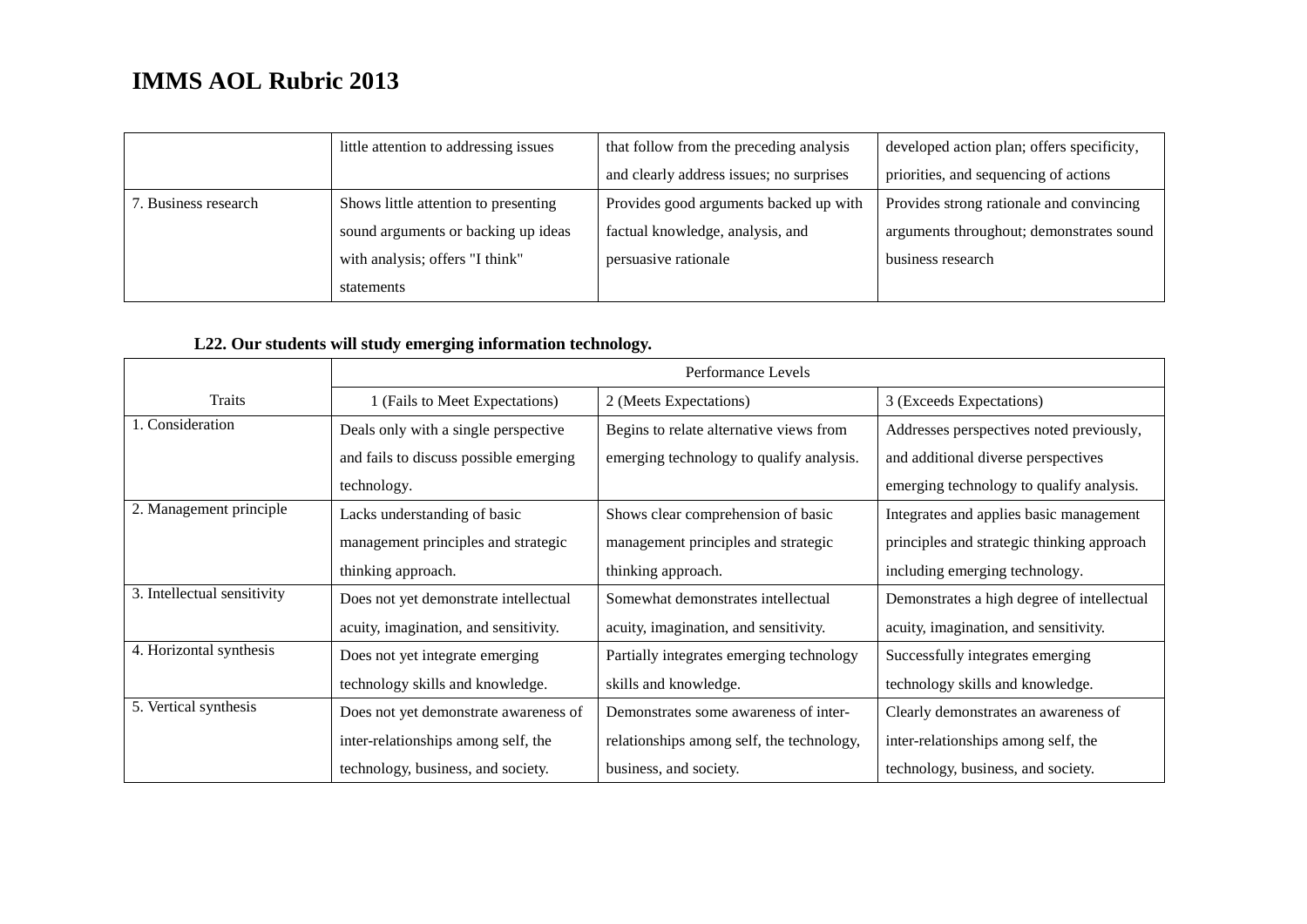**L3: Domain expertise in IT Management: Our graduates will develop professional knowledge and exhibit professional competencies in IT management.**

|                            | Performance Levels                        |                                           |                                           |  |
|----------------------------|-------------------------------------------|-------------------------------------------|-------------------------------------------|--|
| Traits                     | 1 (Fails to Meet Expectations)            | 2 (Meets Expectations)                    | 3 (Exceeds Expectations)                  |  |
| 1. Build industry specific | Industry-specific concepts and issues are | Appropriately addresses most of the key   | Appropriately addresses all key industry- |  |
| knowledge                  | not identified or they are identified in  | industry-specific concepts and issues but | specific concepts and issues and most of  |  |
|                            | appropriately.                            | omits or identifies a few of the minor    | the minor ones.                           |  |
|                            |                                           | ones.                                     |                                           |  |
| 2. Understand the key      | Shows no understanding of the key issues  | Recognizes and shows reasonable           | Recognizes and appreciated the key issues |  |
| issues of business         | of business environment.                  | appreciation some of the key issues of    | of business environment                   |  |
| environment                |                                           | business environment.                     |                                           |  |

**L31. Our students will build IT management specific knowledge and understand the key issues.**

### **L32. Our students apply domain expertise to the business problems in the IT management.**

|                            | Performance Levels                       |                                       |                                           |  |
|----------------------------|------------------------------------------|---------------------------------------|-------------------------------------------|--|
| <b>Traits</b>              | 1 (Fails to Meet Expectations)           | 2 (Meets Expectations)                | 3 (Exceeds Expectations)                  |  |
| 1. Apply industry specific | No application of industry specific      | Some application of industry specific | Comprehensive application of industry     |  |
| knowledge to a specific    | knowledge to a specific problem;         | knowledge to a specific problem;      | specific knowledge to a specific problem; |  |
| problem                    | Incorrect conclusions or recommendations | Weak conclusions or recommendations   | Strong conclusions made;                  |  |
|                            | made                                     | made                                  | Creative recommendations given            |  |
| 2. Recommend solutions     | Not a successful solution                | Minimally successful solution         | Highly successful solution(uniquely       |  |
| using structured           |                                          | (modification or improvement);        | creative); Show reasonable analysis and   |  |
| approach                   |                                          | Use structured analysis or model      | model                                     |  |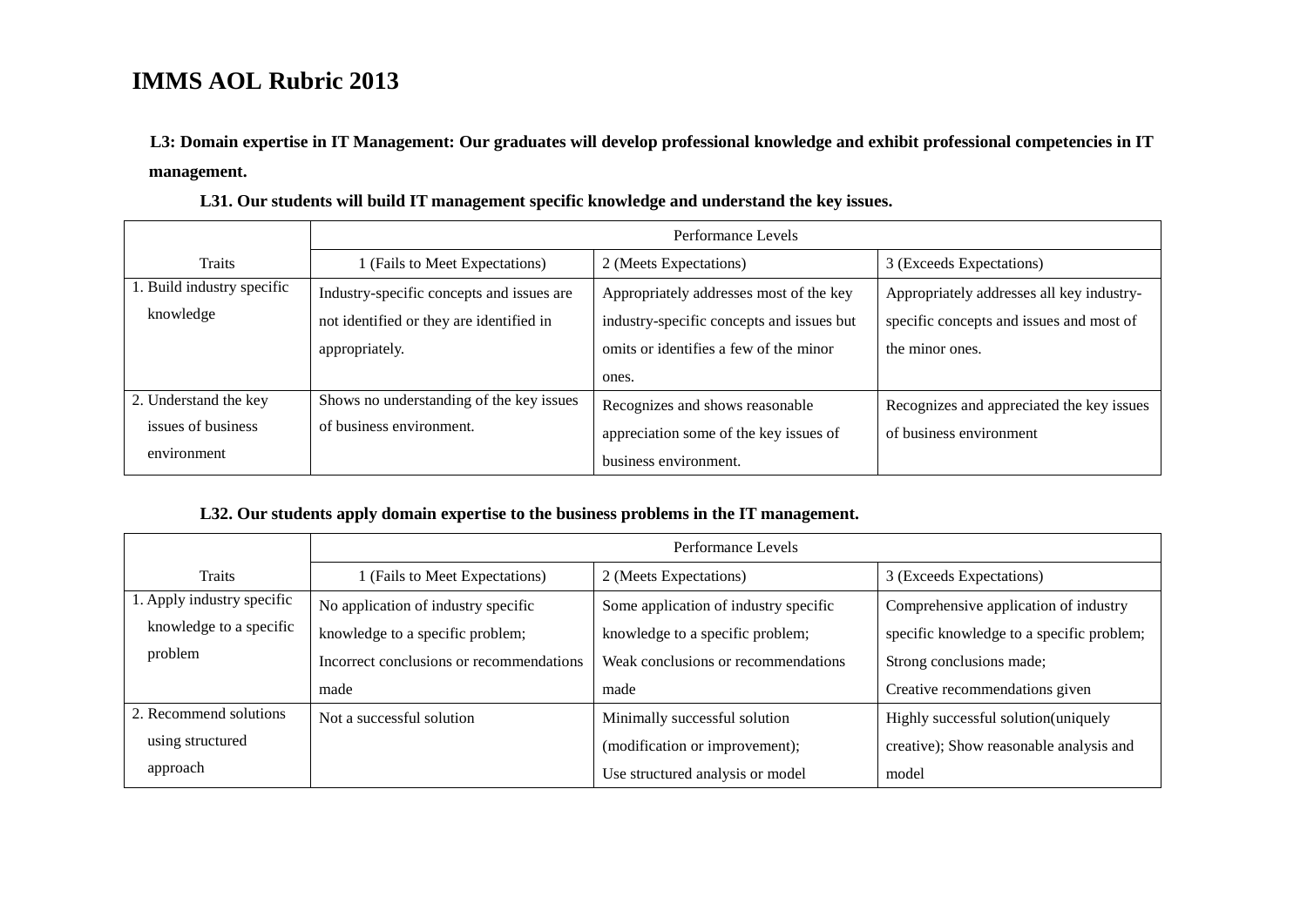**L4: Analytical and Creative Thinking: Our graduates will be capable researchers.**

### **L41. Our student will identify and diagnose management/research problems.**

|                                                                         | Performance Levels                                                                                    |                                                                                                                                 |                                                                                                                         |  |
|-------------------------------------------------------------------------|-------------------------------------------------------------------------------------------------------|---------------------------------------------------------------------------------------------------------------------------------|-------------------------------------------------------------------------------------------------------------------------|--|
| <b>Traits</b>                                                           | 1 (Fails to Meet Expectations)                                                                        | 2 (Meets Expectations)                                                                                                          | 3 (Exceeds Expectations)                                                                                                |  |
| Identify<br>1.<br>management/research<br>issues and concepts            | Management/research issues/concepts are<br>not identified or identified inappropriately               | Addresses most of the major management<br>issues/concepts appropriately but omits or<br>inappropriately a few of the minor ones | Addresses all the major<br>management/research issues/concepts and<br>most of the minor ones                            |  |
| 2. Identify alternative<br>options                                      | Does not identify alternatives                                                                        | Identifies and discusses a set of feasible<br>alternatives                                                                      | Identifies a set of feasible options that<br>demonstrates creativity and the ability to<br>integrate knowledge          |  |
| 3. Quantitative evaluation                                              | Evaluation is poor, not consistent with the<br>criteria or does not use facts correctly               | Evaluation is adequate, relatively<br>consistent with criteria and facts are<br>generally used correctly                        | Evaluation is effective, consistent with<br>criteria and facts are used correctly                                       |  |
| 4. Qualitative evaluation                                               | Evaluation is poor, not consistent with the<br>criteria incoherent or does not use facts<br>correctly | Evaluation is adequate, coherent,<br>relatively consistent with criteria and facts<br>are generally used correctly              | Evaluation is effective, demonstrates<br>creativity, coherent, consistent with<br>criteria and facts are used correctly |  |
| 5. Present and organize<br>work in a logical manner                     | Analysis is poorly organized and does not<br>flow effectively                                         | Analysis is reasonably well organized and<br>flow is adequate                                                                   | Analysis is very well organized and flow<br>is effective                                                                |  |
| 6. Use new ideas and<br>analysis methods not<br>includes in the problem | Absence of any new ideas and creative<br>analytical methods                                           | Integrates ideas and analytical methods<br>from other sources not directly presented<br>in the case reasonably well             | Effectively integrates ideas and analytical<br>methods from other sources not directly<br>presented in the problem      |  |
| 7. Use ethical and<br>professionally responsible                        | Sources are inappropriate, not well<br>documented and poorly cited. Decisions                         | Sources are fair, reasonably well<br>documented and cited. Where appropriate                                                    | Sources are appropriate, well documented<br>and effectively cited.                                                      |  |